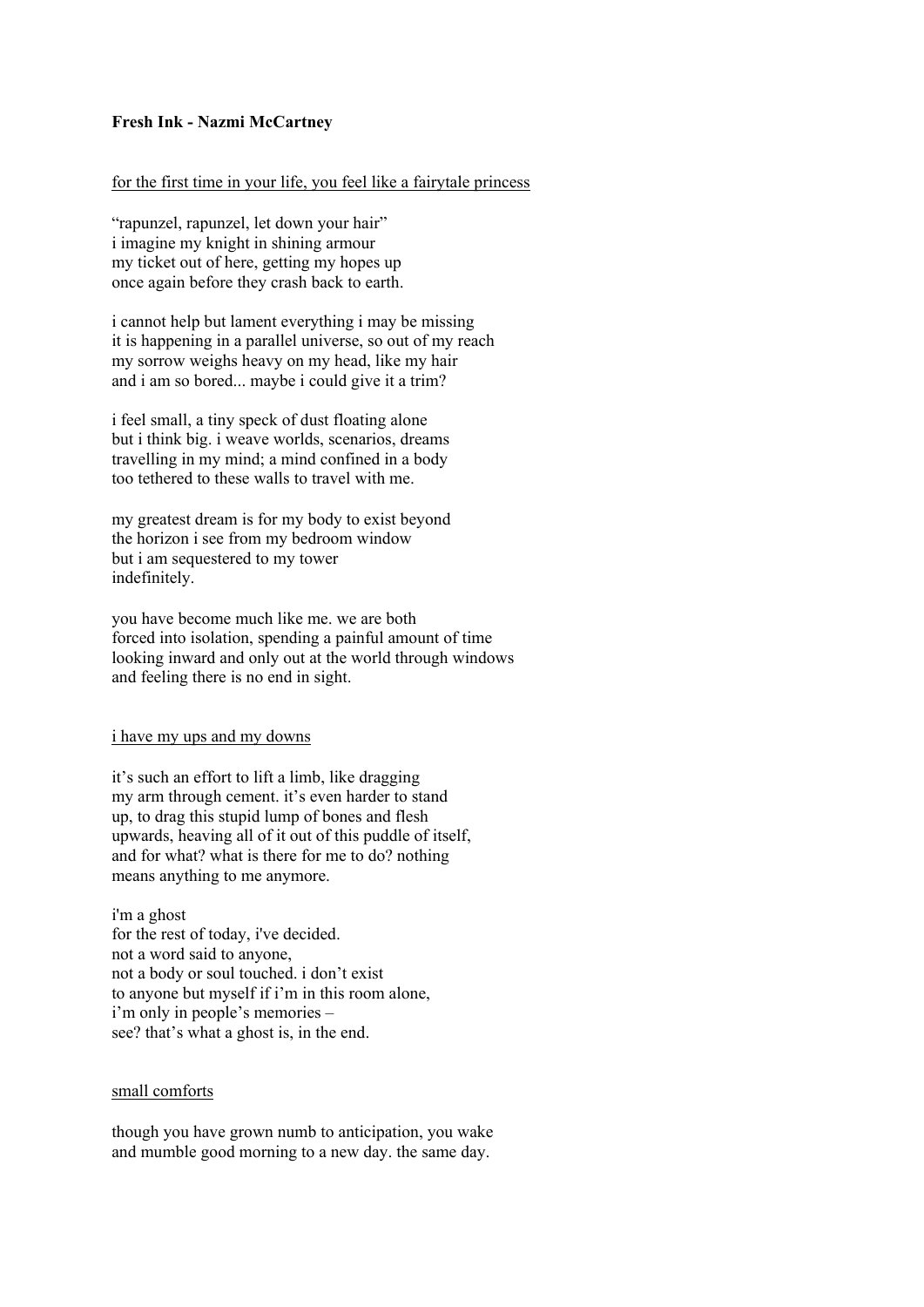today, you will:

close your eyes when you hear the seagulls cawing outside and pretend you're watching them soar over your head as your toes sink into warm, soft sand.

discover a ruined building to roam and revere as if it were a garden in bloom, and then conjure in your mind the scene that led to the empty bottles, charred wood and burnt newspapers littering the ground.

recall the last hug you had with someone dear, think of all the places your body pressed against theirs, repeat the words they murmured softly in your ear, and feel the wind that rushed over you when your bodies parted.

cocoon yourself in fairytales and universes not your own meet storytellers and their characters and imagine how, in another life, you might interact with them, what your place might be, how you might love and be loved, how you might be different and how you might be the same.

you tumble through your new routine until it comes time to run away to sleep. in the back of your mind you say goodnight to the world and urge it to spin a bit faster, because you know you will wake tomorrow to relive the only day your body can still remember heaving you through, where you will return, yet again, to the same small comforts.

on the back of a star

it has been five years since i first heard the loneliness in my heart brought to life in your song. these days i find myself returning to it with renewed desperation

with your dulcet retelling in my ears, i float up lifted by the opening crescendo, a familiar journey maddening everyday realities are temporarily blurred and through the sepia-coloured film over my eyes i see an image of myself that is new, and yet not

the most lost, child-like me, the me who cannot see the path ahead who doesn't know the next time she'll be held the me who wants to share, who wants to be known, and yet is more afraid of others than ever

with stark, searing clarity, i remember once again how fragile i am. i remember the others and realise how fragile everyone is. we are suspended in our own corners of time, waiting to plummet from an invisible security felt moments before